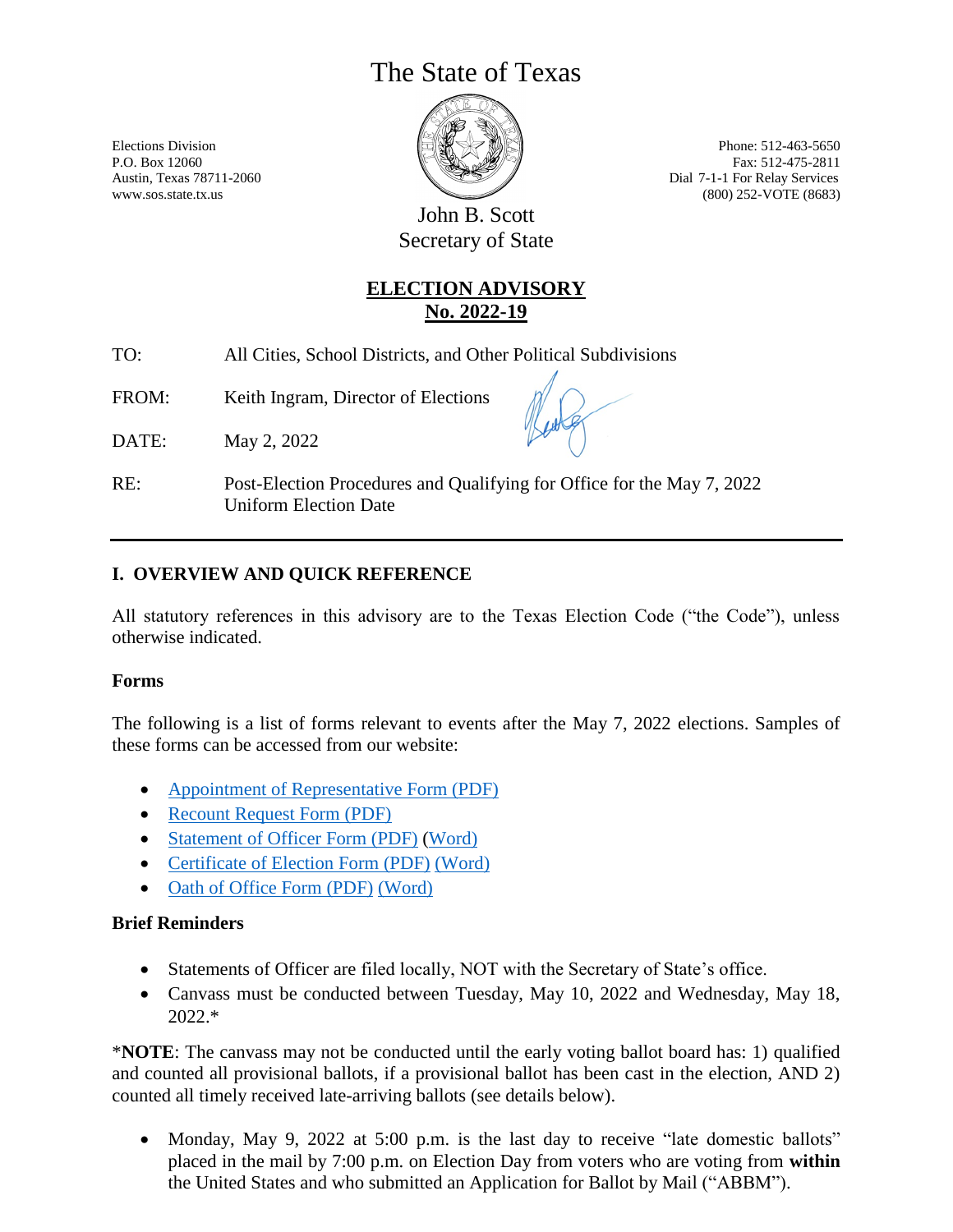- Thursday, May 12, 2022 is the last day to receive carrier envelopes placed in the mail by 7:00 p.m. on Election Day from voters who are voting **outside** the United States.
- Friday, May 13, 2022 is the last day to receive carrier envelopes mailed domestically or overseas from voters who submitted a Federal Post Card Application ("FPCA") and who are members of the armed forces of the United States, or the spouse or a dependent of a member of the armed forces, members of the merchant marines of the United States, or the spouse or a dependent of a member of the merchant marine, members of the Texas National Guard, or the spouse or a dependent of a member of the Texas National Guard, a member of the National Guard of another state, or the spouse or a dependent of a member of the National Guard of another state, or members of the Reserves, or the spouse or a dependent of a member of the Reserves.
- Monday, May 16, 2022 is the last day for the early voting ballot board to qualify and count the above-referenced ballots, as well as provisional ballots. Tex. Elec. Code §§ 65.051, 67.003, 86.007(a)(2), 86.007(d)(3), 101.057.

For additional information regarding ballot by mail deadlines, please see our election law calendar here: [May 7, 2022 Election Law Calendar.](https://www.sos.state.tx.us/elections/laws/advisory2021-23.shtml)

# **II. QUALIFYING FOR OFFICE**

#### **Canvass Meeting**

The canvass must be conducted at an open meeting of the governing body between Tuesday, May 10, 2022 and Wednesday, May 18, 2022. Only two officers are needed for a quorum for a canvassing meeting. Tex. Elec. Code § 67.004(a).

The canvassing authority shall prepare a tabulation stating the following:

- 1. Each candidate
	- a. Total number of votes received in each precinct
	- b. Sum of precinct totals tabulated
- 2. Votes FOR and AGAINST each measure
	- a. Total number of votes received in each precinct
	- b. Sum of precinct totals tabulated
- 3. Total number of voters in each precinct who cast a ballot for a candidate or for or against a measure in the election

Tex. Elec. Code § 67.004(b), (b-1). See information about Reconciliation Forms in Section III of this advisory.

The tabulation may be prepared as a separate document or may be entered directly into the local election register maintained for the authority. The authority shall either attach or include as part of the tabulation the report of early voting votes by precinct. The early voting report is to be delivered to the local canvassing authority no later than the time of the local canvass. Tex. Elec. Code § 87.1231. For more details, see the procedure for the local canvass in Section 67.004 of the Texas Election Code. The election register shall be preserved as a permanent record. Tex. Elec. Code § 67.006.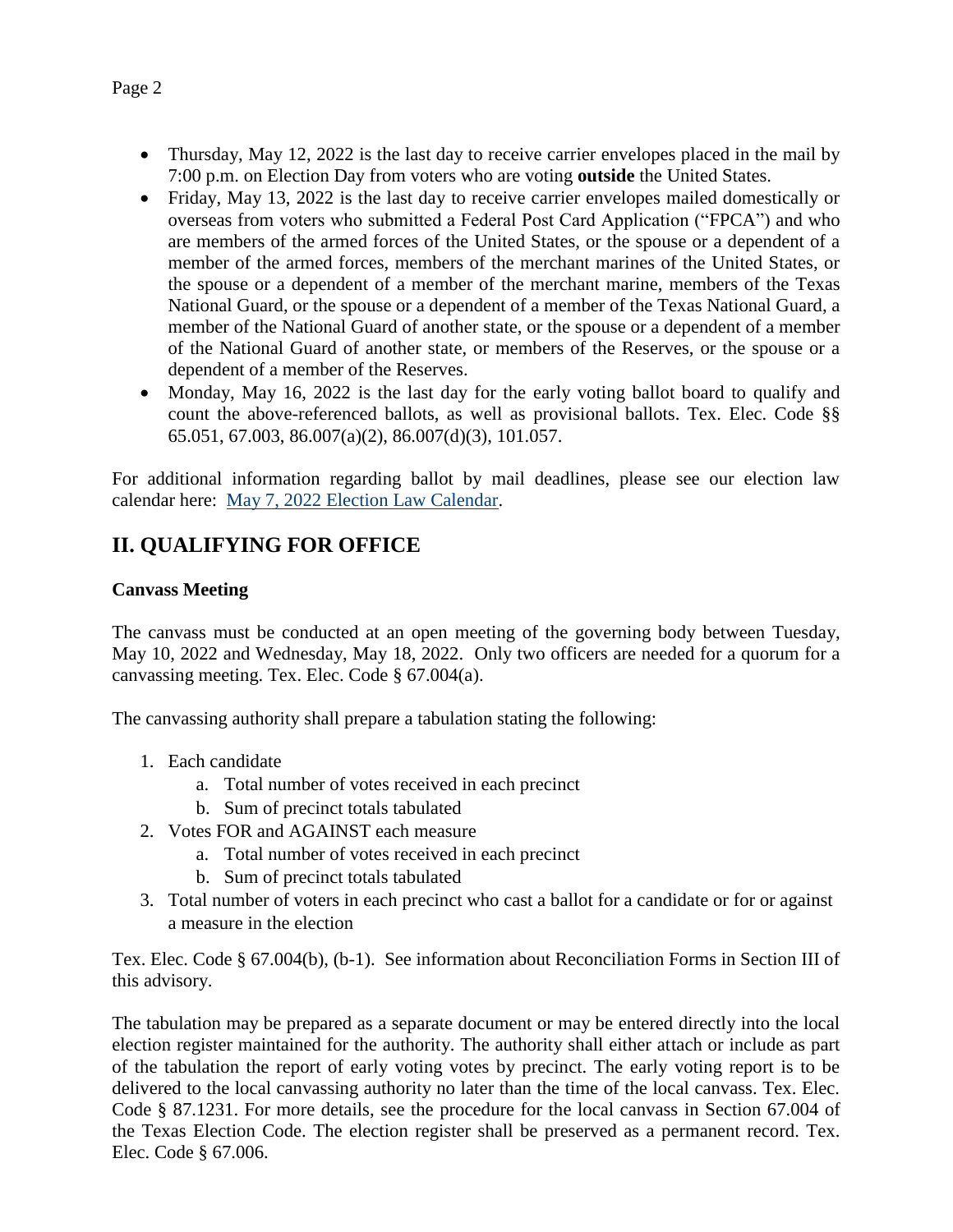Page 3

#### **Certificate of Election, Statement of Officer, and Oath of Office**

Questions often arise about the order of events following the election. We recommend that postelection procedures occur in the following sequence:

- Election is canvassed at an open meeting.
- Certificate of Election is issued to newly-elected officers.
- Statement of Officer is completed (to be filed locally).
- Newly-elected officers may take the Oath of Office.
- After taking the Oath of Office, newly-sworn officers may assume the duties of their office.

Tex. Const. Art. XVI, § 1; Tex. Elec. Code §§ 67.004 – 67.006, 67.016, 67.017.

No newly elected official may qualify for office before the official canvass of the election has been conducted (or would have been conducted, in the event of a cancelled election).

Before an elected (or appointed) officer may assume the duties of the office, the officer must first file a Statement of Officer for the official records of the governing body. Tex. Const. Art. XVI, § 1.

We recommend that the presiding officer issue the Certificate of Election at the canvass. The presiding officer of the canvassing authority prepares the Certificate of Election. Tex. Elec. Code § 67.016. The form we provide is only a sample; many entities like to create their own.

If a recount request has been filed, this does not halt the canvass. However, the canvassing authority must make a note on the canvass that a recount has been requested. Filing a recount petition delays the issuance of a certificate of election and qualification for the office involved in the recount pending completion of recount. Tex. Elec. Code §§ 212.033, 212.0331. See our current Recount advisory and our [Recounts](https://www.sos.texas.gov/elections/laws/recounts.shtml) outline for deadlines and additional details.

#### **Who Can Administer an Oath of Office**

The Oath of Office must be administered by someone authorized to administer an oath under Texas law. The most commonly used person to administer oaths is a notary public. Additionally, Section 602.002 of the Texas Government Code authorizes all city secretaries to administer oaths for matters relating to city business. In a Type A general law city, the mayor may also administer the oath to Type A officers-elect. Tex. Loc. Gov't Code § 22.042. Other officials who may administer an oath include: a judge, retired judge, senior judge, clerk of a court of record, justice of the peace or clerk of a justice court, legislator or retired legislator. Please note that some persons authorized to administer an oath are limited in their authority, and can only administer an oath in certain situations. *See* Chapter 602 of the Texas Government Code for the most extensive list.

#### **Rules Specific to Certain Cities and Other Entities**

In some political subdivisions, the newly-elected officers may not assume the duties of office until a certain date. For example, officers in a **Type A general law city** may not assume office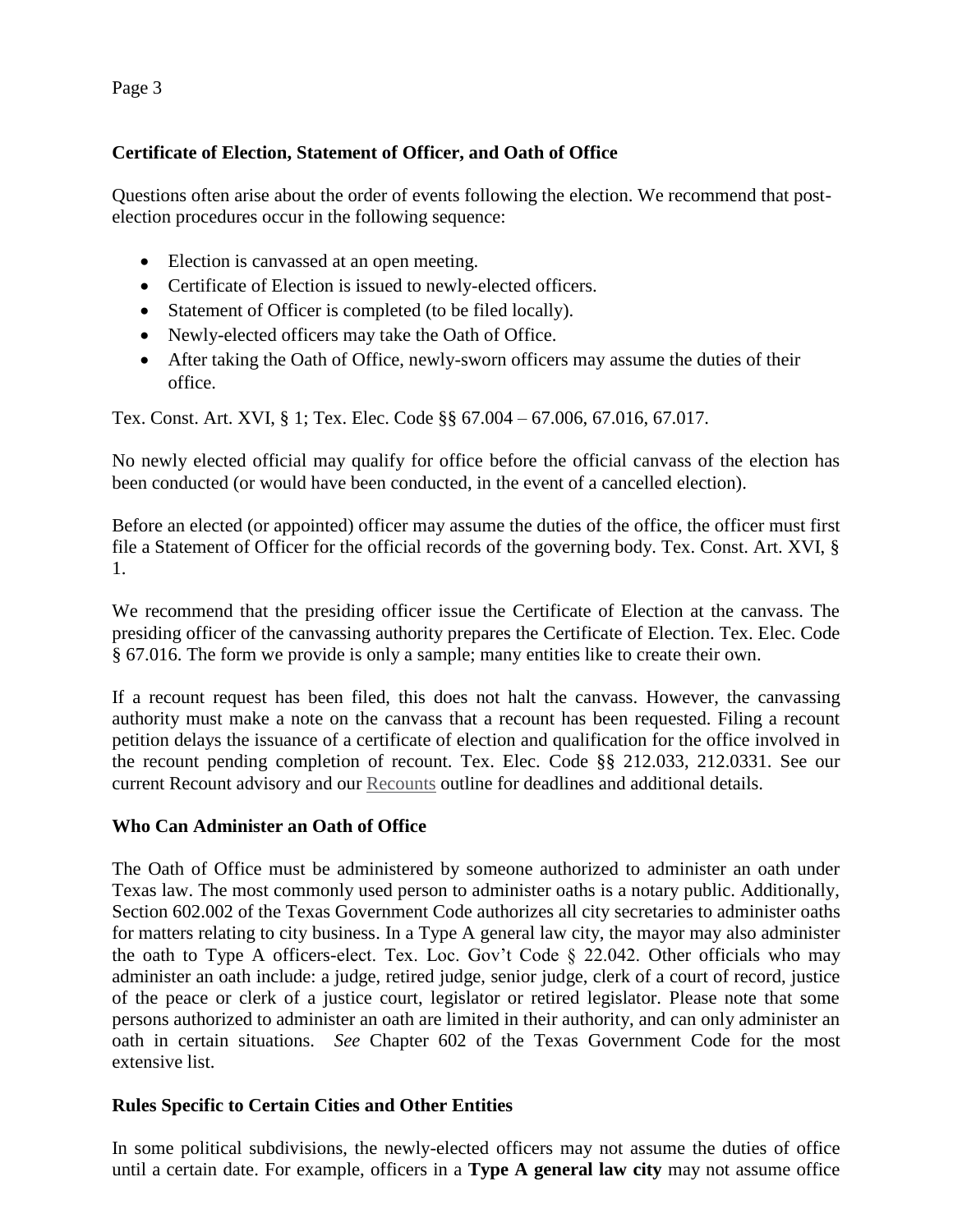until at least the fifth day after the election, excluding Sundays (Friday, May 13, 2022). Tex. Loc. Gov't Code § 22.036. Section 22.036 of the Texas Local Government Code further requires that the newly-elected governing body of a Type A municipality "meet at the usual meeting place and shall be installed." Tex. Loc. Gov't § Code 22.036. Type A cities have authority to require a bond. Tex. Loc. Gov't Code § 22.072. Additionally, if a Type A officer-elect fails to qualify for office (be sworn in) within 30 days after the date of the officer's election, the office is considered vacant. Tex. Loc. Gov't Code § 22.007.

Also, your source law might require a bond. For example, in **Type C cities,** the mayor and commissioners must execute a bond for \$3,000 payable to the municipality. Tex. Loc. Gov't Code § 24.024. In **most water districts,** officers must execute a bond for \$10,000 payable to the district. Tex. Water Code § 49.055(c).

If a bond is required, the bond **must** be executed before the officer assumes his or her duties.

#### **Oaths and Water Districts, Chapters 36 & 49 of the Texas Water Code**

Please note that special procedures apply to a newly elected director of a water district that is governed by Chapters 36 or 49 of the Texas Water Code. A duplicate original of the oath (but not the statement of elected/appointed officer) shall also be filed with the Secretary of State within 10 days after its execution and need not be filed before the new director begins to perform the duties of office. Tex. Water Code §§ 36.055, 49.055.

## **III. OTHER PROCEDURES AND QUESTIONS**

#### **Cancellation Procedures**

#### **Unopposed Candidates**

Many entities have used the "cancellation" procedures in Sections 2.051-2.053 of the Texas Election Code to declare unopposed candidates "elected" to office. The Statement of Elected Officer must be completed and filed at any time after the meeting at which the candidates were declared elected. The remaining steps of the Certificate of Election and the Oath of Office, however, must be performed after Election Day in the usual manner; that is, not before the date the official canvass would normally be conducted. On the Certificate of Election, instead of the election date language, substitute "John Doe was duly elected for purposes of the May 7, 2022 election, pursuant to the [order or ordinance] issued on [date], cancelling the election that was scheduled to be held on May 7, 2022" or similar language. Tex. Elec. Code § 67.016. Please note that [cancellation forms](https://www.sos.state.tx.us/elections/forms/pol-sub/index.shtml#chapter-11) can be obtained from our office or by accessing our website.

#### **What if Nobody Filed?**

If no one filed for an office (and your jurisdiction does not have open write-ins), the appropriate time to declare the official result — that no one filed and that no one won — is at the canvass. Even if the election was cancelled due to uncontested races, a vacancy in the office for which no one filed is declared at the meeting held after Election Day. The vacancy is then filled by the vacancy-filling procedures for that entity. *See* Tex. Att'y Gen. Op. No. [O-497](https://www.texasattorneygeneral.gov/sites/default/files/opinion-files/opinion/1939/gm0497.pdf) (1939); Sec'y State Op. No. [JWF-36](http://www.sos.texas.gov/elections/elo/jwf36.pdf) (1984). Two officers constitute a quorum for canvassing the election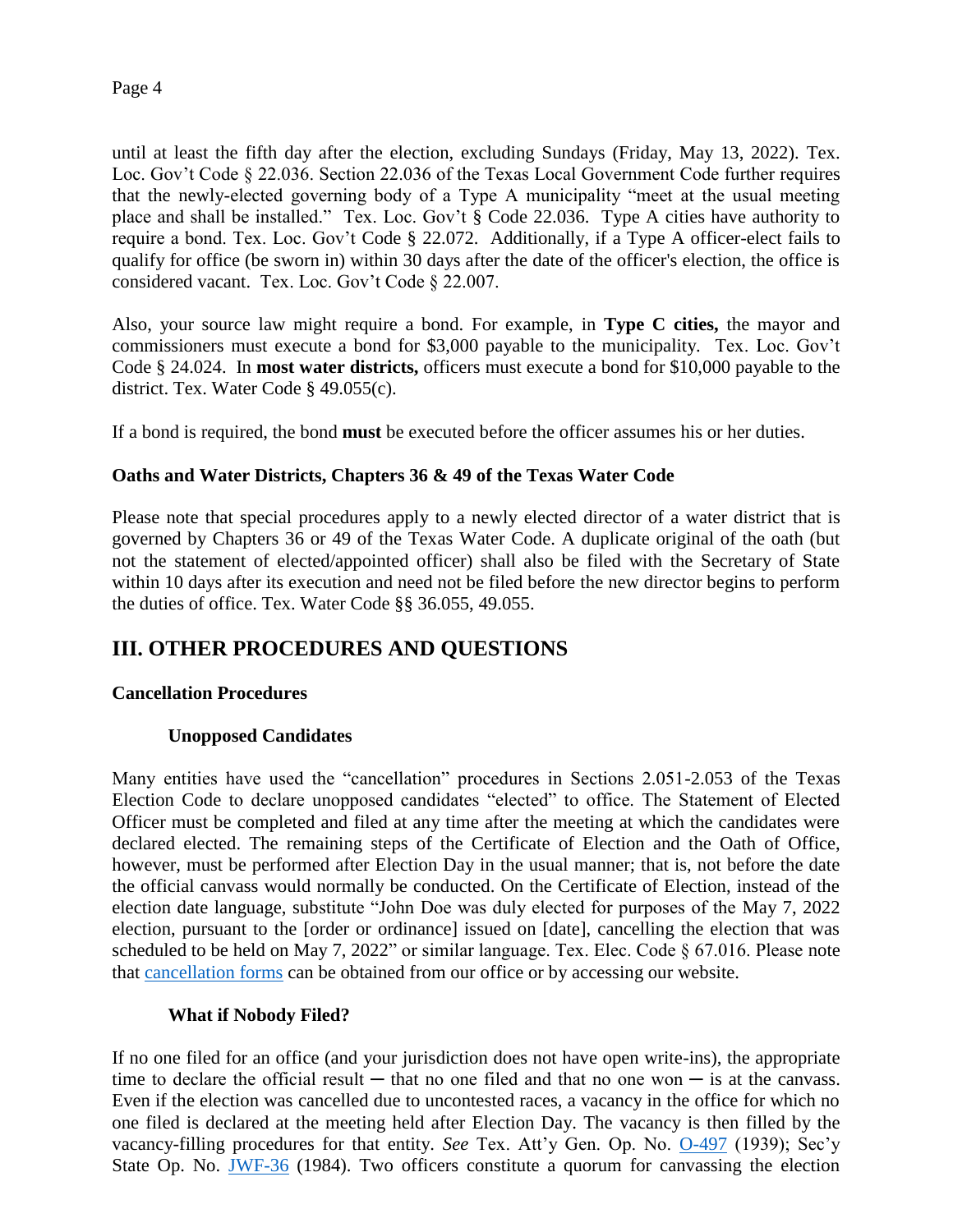results and declaring any resulting vacancy. To fill the vacancy, however, you will need to meet the regular quorum requirements.

#### **Tie Votes, Runoffs**

A runoff election is required if the political subdivision requires majority vote (rather than plurality) and no candidate has received over half the total votes (e.g., 50.1% is more than half). (Tex. Elec. Code § 2.021). The general rule is that runoff elections are ordered for a date between 20 and 45 days after the final canvass. (Tex. Elec. Code § 2.025).

We encourage political subdivisions to confer with their county election officer before setting a runoff election date if they are contracting with the county, or expect to be leasing county voting equipment, in order to ensure the availability of that equipment.

Tie votes for officers (**based on official canvassed returns**) are governed by Section 2.002 of the Code. In an election requiring a **plurality vote** (i.e., the person with the most votes wins, even if it is not more than 50% of the votes cast), if two or more candidates for the same office tie for the number of votes required to be elected, a second election to fill the office shall be held.

**NEW LAW:** The order of events has been amended by [House Bill 3107](https://capitol.texas.gov/BillLookup/Text.aspx?LegSess=87R&Bill=HB3107) (87<sup>th</sup> Leg., R.S., 2021). Under prior and current law, the candidates may choose to withdraw or cast lots to resolve the tie before the automatic recount is held. If the tie vote is not resolved by a withdrawal or lot drawing (at this first opportunity), an automatic recount shall be conducted in accordance with Chapter 216. Under amended law, if an automatic recount does not resolve a tie, the tied candidates may (1) cast lots not later than the day before the date the authority must order the second election; or (2) withdraw from the election not later than 5 p.m. of the day after the date the automatic recount is held. In sum, there is now a clear second opportunity to withdraw or cast lots before the second election is held. Tex. Elec. Code § 2.002.

If the tie is still unresolved following these procedures, the authority responsible for ordering the first election shall then order the second election (not later than the fifth day after the date the automatic recount is completed or the final canvass following the automatic recount is completed). The second election shall not be held earlier than the 20th day or later than the 45th day after the date the automatic recount is completed or the final canvass following the automatic recount is completed, if applicable. [House Bill 3107](https://capitol.texas.gov/tlodocs/87R/billtext/html/HB03107F.html) changed the last day to hold the second election from the 30th day to the 45th day. For more details, see Tex. Elec. Code § 2.002 and Chapter 216.

**NEW LAW:** A tie vote **in a runoff election** (**based on official canvassed returns**) triggers an automatic recount under Section 2.028 and Chapter 216 of the Code. The procedure has also been amended by [House Bill 3107.](https://capitol.texas.gov/tlodocs/87R/billtext/html/HB03107F.html) In a tie vote in a runoff election, if a candidate withdraws before the automatic recount is conducted, the remaining candidate is the winner and the automatic recount does not need to occur. If a withdrawal is received by 5 p.m. the day after the date of the automatic recount is conducted, the remaining candidate is the winner. If the automatic recount proceeds, and the result is still tied, the election is resolved by the casting of lots under Section 2.028 of the Code.

A tie vote in an election on a measure (i.e., a proposition election with for-against votes) means the measure failed, because there were not more votes For than Against. There is no automatic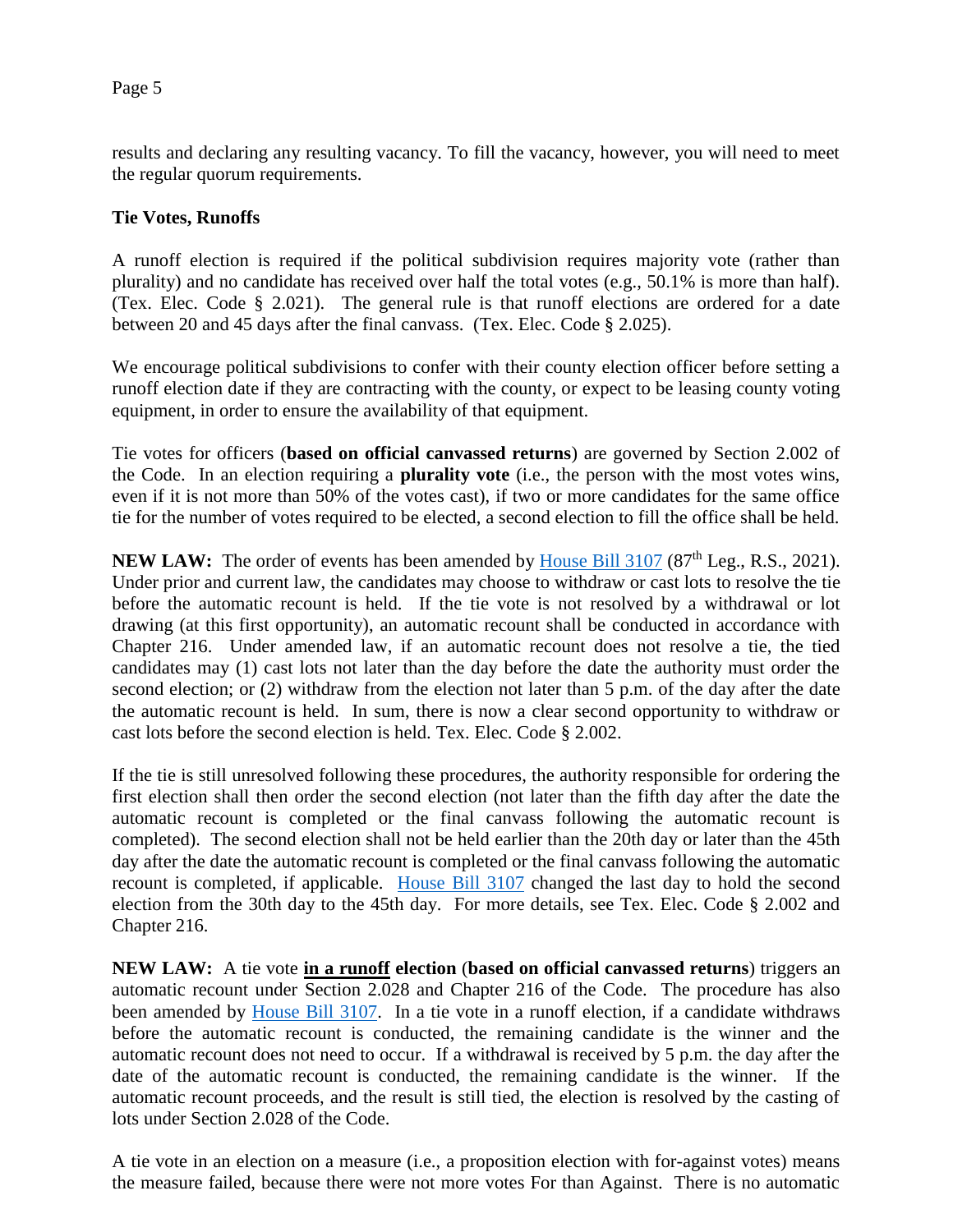recount procedure, since Chapter 216 of the Code, which regulates automatic recounts, only applies to candidate elections.

#### **Post Returns on Website (Certain Entities)**

**NEW LAW:** Senate Bill 1116 (87th Leg., R.S., 2021) added Section 65.016 of the Code regarding election results information which must be posted on county, city, and school district websites. Specifically, a county that holds an election or provides election services for an election for a public entity must post certain information on their website. A city or independent school district that holds an election and maintains an Internet website must also post certain information on their website related to election results, even if the county is also posting such information. Information should be posted as soon as practicable after the election and must be accessible without having to make more than two selections or view more than two network locations after accessing the home page of the county, city or school district, whichever is applicable. Required information on the websites must include:

- the results of each election:
- the total number of votes cast;
- the total number of votes cast for each candidate or for or against each measure;
- the total number of votes cast by personal appearance on election day;
- the total number of votes cast by personal appearance or mail during the early voting period; and
- the total number of counted and uncounted provisional ballots cast. Tex. Elec. Code § 65.016.

**NOTE:** Some (but not all) of this information is also included in the reconciliation form, as described below. It is possible to post this information on the same web page as your reconciliation form, if both requirements apply to you. Please note that the SB 1116 requirement applies to the entities described above, regardless of whether there is a central counting station.

#### **Reconciliation Forms (Elections With Central Counting Station)**

**NEW LAW:** Senate Bill 1 (87th Leg., 2nd C.S., 2021) added Section 127.131(f) of the Code to require the presiding judge of the central counting station to prepare a preliminary reconciliation form on election night and a final reconciliation form after the canvass. These forms must be posted on the county website with your election returns and results after they are completed and signed. This posting requirement applies regardless of whether your local entity is contracting with the county for election services. We recommend posting the reconciliation form on your entity's website, if you maintain one.

Please note that Section 127.131(f) applies to entities that conducted voting in such a manner that they had a central counting station. For example, it would not apply to an entity that used an Automark to comply with accessible vote-casting, where ballots were hand-counted.